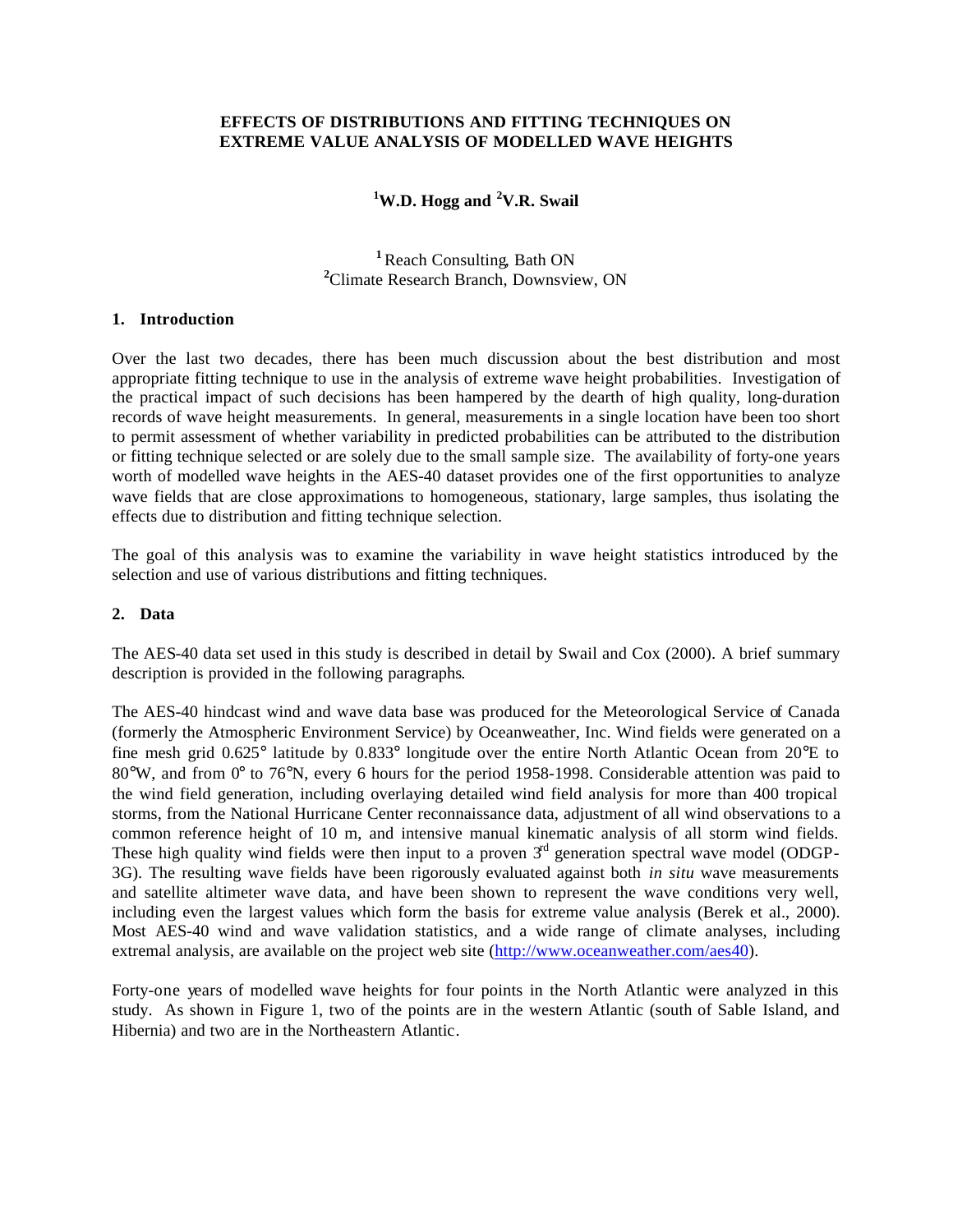

Figure 1. Grid Point locations.

## **3. Methodology**

Frequency analyses were performed on the maximum wave height data using the method of L-moments (Hosking, 1990) to fit Gumbel, GEV and Pareto distributions to "wave year" maxima and, in the case of Pareto, to a POT sample where the threshold was chosen to generate approximately 41 points, i.e. the same as the number of years of record. For comparison purposes, samples were also fit to the Gumbel distribution using conventional moments. The sampling period "wave-year" has been defined as July-June to ensure that only one maximum per storm season is selected. The differences introduced by using a wave-year instead of a calendar year for selecting annual maxima were investigated.

To examine the effect of sample size, 10-year samples throughout each record were analyzed separately and then additional frequency analyses were performed on samples which expanded one year at a time from an initial ten years to the full forty-one years of record. Finally, statistics for wave measurements at the Magnus site, which is in close proximity to one of the model grid points, were compared with the model statistics.

# **4. Results**

Figure 2 shows time series for the points along with sample calculations of 100-year return period estimates. The diamonds are the "wave-year" annual maximum wave heights. Various estimates of the 100-year return period wave heights are shown on the graphs, including estimates based upon various windows of data of 10-years duration.

In Figure 2, the dashed line depicts the period of record estimate of the 100-year return period wave height obtained assuming a GEV distribution fit using L-moments. As will be shown later, this was marginally the "best fit" to the 41-year datasets for all four locations. The square points are 100-year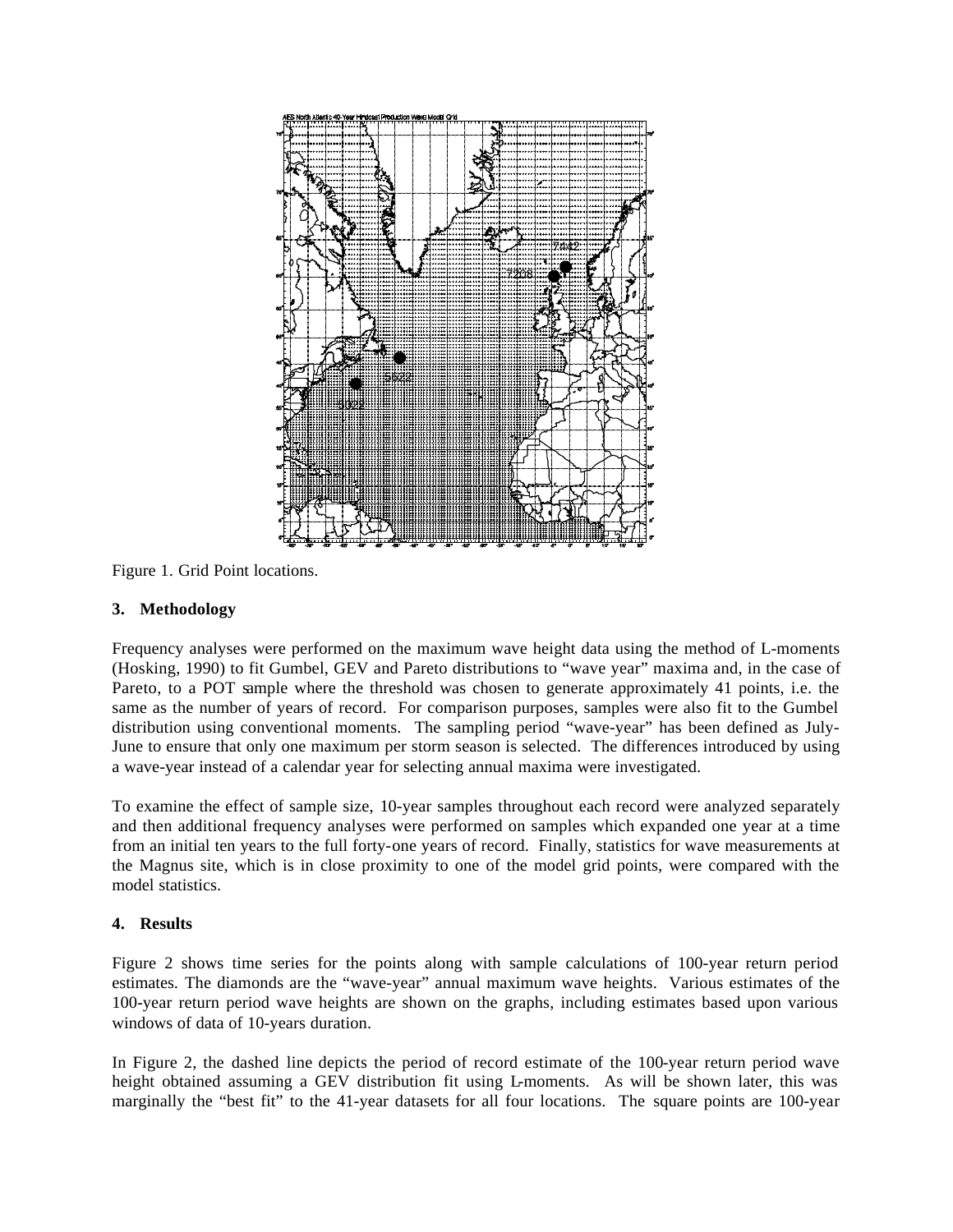estimates assuming Gumbel, fit to a moving window 10-years wide using standard method of moments fitting. The open circles and solid circles are also 100-year estimates for overlapping 10-year windows five years apart for Pareto and GEV distributions respectively using L-moments fitting. The Pareto distribution was fit to a POT sample selected using a threshold that generated approximately the same number of points as there were years of record in the sample at each location. Some of the things to note:

- 1. The difference due to distribution assumed or fitting technique is an order of magnitude less than the difference due to 10-year sample. The same statement is true to a lesser extent when 20-year samples are used (not shown).
- 2. GEV fits the sample better (discussed later) but is not any more stable at predicting the 100-yr event from different samples. Pareto with POT is no better than annual maxima analyses.
- 3. Trend in the 100-year values is not similar to trend in annual extremes. This is due to the dependence of the return period estimate on sample standard deviation (and skew for GEV and Pareto) as well as on the mean extreme.

## **Frequency Analysis of Extreme Wave Heights**

Frequency analyses of various samples assuming Normal, Gumbel, General Extreme Value (GEV) and Pareto distributions and using L-moment fitting were carried out. Samples came from calendar year annual maxima, wave-year (July-June) annual maxima and peak-over-threshold samples selected by choosing a threshold that generated approximately the same number of data points as there were years of record. Events were assumed independent when separated in time by more than 4 days. Samples were also created by selecting daily maxima from the 3-minute model output.

Results for all four locations are shown in Table 1. We first examine the impact of choosing the annual maxima from the calendar year as opposed to the "wave year". This concept is often used in hydrology to avoid selecting flow values twice from the same flood that happens to be spread over the December-January period. Because the storm season in the Northern Hemisphere is during the winter and since persistence of storm tracks and other climate factors can introduce memory to the wave height data, it seems reasonable to ensure that wave heights from the same storm season are not selected in the annual maximum series by separating sampling period in the summer. Focusing on the 100-year estimates from the entire 41-year record, we find that differences due to "wave year" can be as much as 0.5 m (Gumbel-AE5022) but are generally only about 0.1 m. Differences for smaller samples were greater.

We next want to consider the effect on the return period estimate of the distribution assumed. For Table 1, all samples were fit using L-moments, so differences due to fitting technique have been eliminated. The symmetric Normal distribution was included as a sort of lower bound or "worst case" fit to the known-to-be-skewed extreme wave height data. Any distribution generating long-return-period estimates similar to the Normal distribution was assumed to be a poor fit. All distributions were fit to both annual maxima and peak-over-threshold (POT) data even though the Pareto distribution was developed for POT.

Note the different return periods for the daily maxima series.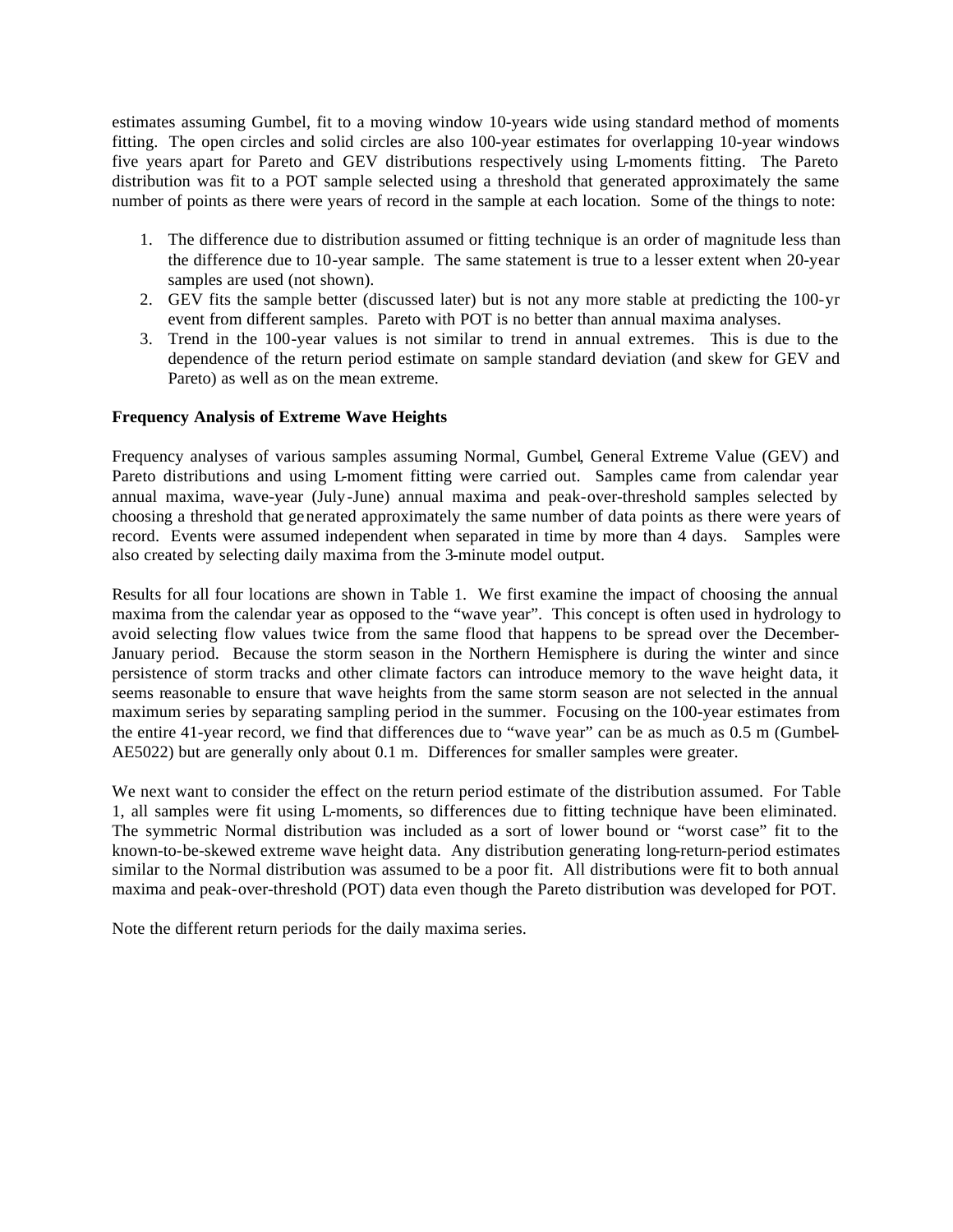Table 1(a) AE5022

| AE5022         | Cal   | Year       |      |      | Wave | Year       |      |       | POT  | 9.5 <sub>m</sub> | 43   |      |
|----------------|-------|------------|------|------|------|------------|------|-------|------|------------------|------|------|
|                |       |            |      |      |      |            |      |       |      |                  | pts  |      |
| R.P.           | Norm  | <b>GEV</b> | Gum  | Par  | Norm | <b>GEV</b> | Gum  | Par   | Norm | <b>GEV</b>       | Gum  | Par  |
| 10             | 12.0  | 12.1       | 12.1 | 12.3 | 11.8 | 11.9       | 11.9 | 12.1  | 11.7 | 11.6             | 11.7 | 11.8 |
| 20             | 12.6  | 12.9       | 13.1 | 12.8 | 12.3 | 12.7       | 12.7 | 12.7  | 12.0 | 12.5             | 12.3 | 12.7 |
| 100            | 13.7  | 14.6       | 15.1 | 13.5 | 13.3 | 14.5       | 14.6 | 13.5  | 12.7 | 15.8             | 13.7 | 15.4 |
| 1000           | 14.9  | 16.6       | 18.1 | 13.9 | 14.3 | 16.9       | 17.2 | 14.0  | 13.5 | 25.2             | 15.5 | 20.9 |
| 10000          | 15.8  | 18.3       | 21.1 | 13.9 | 15.2 | 19.3       | 19.8 | 14.2  | 14.1 | 46.4             | 17.4 | 29.4 |
|                |       |            |      |      |      |            |      |       | POT  | 9.0 <sub>m</sub> | 61   |      |
|                | Daily | Max        |      |      |      |            |      |       |      |                  | pts  |      |
| R.P.           | Norm  | <b>GEV</b> | Gum  | Par  |      |            |      | R.P.  | Norm | <b>GEV</b>       | Gum  | Par  |
| $\overline{c}$ | 7.2   | 12.7       | 10.0 | 9.0  |      |            |      | 10    | 11.2 | 11.2             | 11.2 | 11.3 |
| 5              | 7.6   | 15.0       | 11.1 | 9.5  |      |            |      | 20    | 11.5 | 11.9             | 11.8 | 12.1 |
| 10             | 7.9   | 16.9       | 12.0 | 9.8  |      |            |      | 100   | 12.1 | 14.4             | 13.0 | 13.9 |
| 20             | 8.2   | 19.0       | 12.8 | 10.1 |      |            |      | 1000  | 12.8 | 20.5             | 14.7 | 17.0 |
| 100            | 8.8   | 24.5       | 14.7 | 10.6 |      |            |      | 10000 | 13.4 | 31.9             | 16.4 | 20.4 |

# Table 1 (b) AE5622

| AE5622 | Cal   | Year       |      |      | Wave | Year       |      |      | <b>POT</b> | 10.3 <sub>m</sub> |      |      |
|--------|-------|------------|------|------|------|------------|------|------|------------|-------------------|------|------|
| R.P.   | Norm  | <b>GEV</b> | Gum  | Par  | Norm | <b>GEV</b> | Gum  | Par  | Norm       | <b>GEV</b>        | Gum  | Par  |
| 10     | 12.8  | 12.9       | 12.9 | 13.0 | 12.8 | 12.9       | 13.0 | 12.9 | 12.6       | 12.7              | 12.7 | 12.9 |
| 20     | 13.4  | 13.5       | 13.8 | 13.3 | 13.4 | 13.4       | 13.9 | 13.2 | 13.0       | 13.4              | 13.3 | 13.5 |
| 100    | 14.4  | 14.6       | 15.9 | 13.7 | 14.5 | 14.2       | 15.9 | 13.4 | 13.7       | 15.2              | 14.6 | 14.5 |
| 1000   | 15.6  | 15.6       | 18.8 | 13.8 | 15.6 | 14.8       | 18.8 | 13.4 | 14.4       | 18.3              | 16.5 | 15.5 |
| 10000  | 16.6  | 16.2       | 21.8 | 13.8 | 16.6 | 15.2       | 21.7 | 13.4 | 15.1       | 22.2              | 18.3 | 16.0 |
|        | Daily | Max        |      |      |      |            |      |      |            |                   |      |      |
| R.P.   | Norm  | <b>GEV</b> | Gum  | Par  |      |            |      |      |            |                   |      |      |

|     | 8.0 | 11.0 | 8.3 |
|-----|-----|------|-----|
|     | 8.4 | 12.2 | 8.5 |
| 10  | 8.7 | 13.1 | 8.6 |
| 20  | 9.0 | 14.0 | 8.7 |
| 100 | 9.6 | 16.2 | 8.9 |

10 9.7 18.9 14.6 11.1<br>20 10.0 20.9 15.7 11.3

 $18.0$  11.7

20 10.0 20.9 15.7<br>100 10.7 26.2 18.0

# Table 1 (c) AE7208

| <b>AE7208</b> | Cal   | Year       |      |      | Wave | Year       |      |      | <b>POT</b> | 11.2m      |      |      |
|---------------|-------|------------|------|------|------|------------|------|------|------------|------------|------|------|
| R.P.          | Norm  | <b>GEV</b> | Gum  | Par  | Norm | <b>GEV</b> | Gum  | Par  | Norm       | <b>GEV</b> | Gum  | Par  |
| 10            | 13.8  | 13.8       | 13.9 | 13.9 | 13.7 | 13.8       | 13.8 | 13.9 | 13.6       | 13.7       | 13.7 | 13.8 |
| 20            | 14.3  | 14.4       | 14.8 | 14.3 | 14.2 | 14.4       | 14.7 | 14.2 | 14.0       | 14.4       | 14.3 | 14.4 |
| 100           | 15.4  | 15.5       | 16.9 | 14.6 | 15.3 | 15.6       | 16.8 | 14.6 | 14.7       | 16.1       | 15.7 | 15.4 |
| 1000          | 16.6  | 16.6       | 19.8 | 14.7 | 16.5 | 16.7       | 19.8 | 14.7 | 15.5       | 19.0       | 17.7 | 16.2 |
| 10000         | 17.6  | 17.2       | 22.7 | 14.7 | 17.5 | 17.4       | 22.7 | 14.7 | 16.2       | 22.4       | 19.7 | 16.7 |
|               | Daily | Max        |      |      |      |            |      |      |            |            |      |      |
| R.P.          | Norm  | <b>GEV</b> | Gum  | Par  |      |            |      |      |            |            |      |      |
| 2             | 8.8   | 14.7       | 12.3 | 10.4 |      |            |      |      |            |            |      |      |
| 5             | 9.3   | 17.0       | 13.6 | 10.8 |      |            |      |      |            |            |      |      |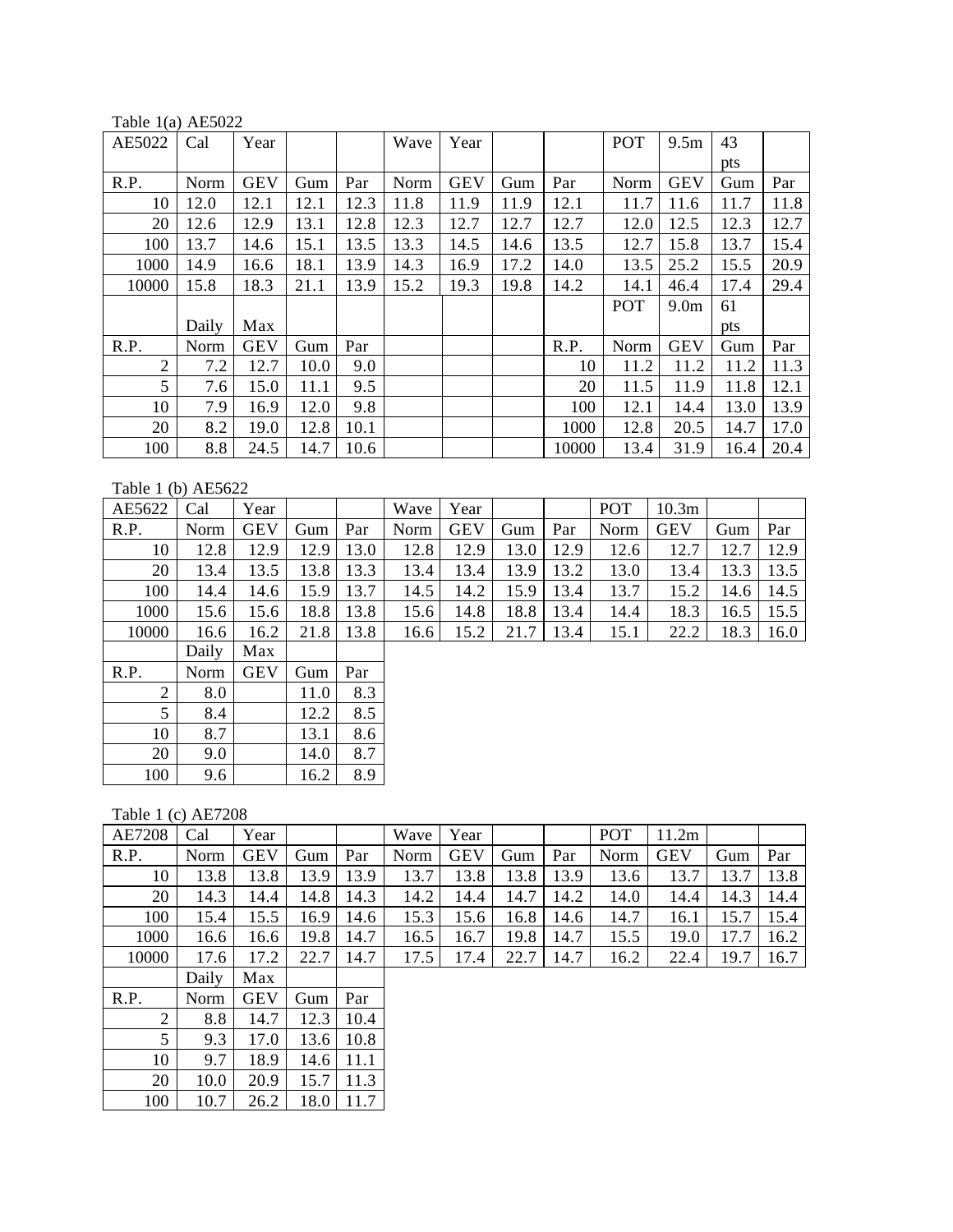| AE7422 | Cal   | Year       |      |      | Wave | Year       |      |      | <b>POT</b> | 11.2m      |      |      |
|--------|-------|------------|------|------|------|------------|------|------|------------|------------|------|------|
| R.P.   | Norm  | <b>GEV</b> | Gum  | Par  | Norm | <b>GEV</b> | Gum  | Par  | Norm       | <b>GEV</b> | Gum  | Par  |
| 10     | 13.1  | 13.2       | 13.2 | 13.4 | 13.0 | 13.1       | 13.1 | 13.3 | 12.8       | 12.7       | 12.9 | 12.9 |
| 20     | 13.7  | 14.1       | 14.2 | 14.1 | 13.6 | 14.0       | 14.0 | 14.0 | 13.3       | 13.9       | 13.7 | 14.1 |
| 100    | 14.8  | 16.1       | 16.3 | 15.0 | 14.7 | 16.0       | 16.2 | 14.9 | 14.1       | 18.2       | 15.3 | 17.8 |
| 1000   | 16.0  | 18.7       | 19.4 | 15.5 | 15.9 | 18.6       | 19.3 | 15.4 | 15.1       | 31.2       | 17.6 | 25.9 |
| 10000  | 17.1  | 21.2       | 22.5 | 15.7 | 16.9 | 21.0       | 22.3 | 15.6 | 15.9       | 62.6       | 20.0 | 39.4 |
|        | Daily | Max        |      |      |      |            |      |      |            |            |      |      |
| R.P.   | Norm  | <b>GEV</b> | Gum  | Par  |      |            |      |      |            |            |      |      |
| 2      | 8.5   | 14.0       | 11.7 | 9.9  |      |            |      |      |            |            |      |      |
| 5      | 8.9   | 16.2       | 13.0 | 10.3 |      |            |      |      |            |            |      |      |
| 10     | 9.2   | 18.0       | 14.0 | 10.6 |      |            |      |      |            |            |      |      |
| 20     | 9.6   | 20.0       | 14.9 | 10.8 |      |            |      |      |            |            |      |      |
| 100    | 10.2  | 24.9       | 17.2 | 11.2 |      |            |      |      |            |            |      |      |

Table 1 (d) AE7442

Some points to note:

- 1. Differences between the calendar year and wave year annual maxima can result in differences of 0.5 m in the 100-yr value.
- 2. Pareto is always inappropriate (as low or lower than Normal) for analyzing annual maxima series.
- 3. Values estimated using Gumbel and GEV with annual maxima series and using Pareto with the appropriate POT series are generally similar up to the 100-yr return period.
- 4. POT techniques, including using Pareto, were very sensitive to the threshold selected as demonstrated in Table 1. Lowering the threshold selection by 0.5 m increased the number of points by 18 and decreased the Pareto 100-year estimate by 1.5 m.
- 5. Surprisingly, the 2-parameter Gumbel distribution even does a reasonable job of estimating the 100-yr value from daily maximum data but the other distributions do not.

## **Goodness of Fit**

To aid in evaluating the L-moment fit of the various distributions and sampling techniques, the distributions and extreme wave height data were plotted on log/linear graphs. The observations were plotted using both the Gringorten plotting position formula  $((m-44)/(N+12))$  and the Hosking plotting position formula ((m-.35)/N). The different plotting position shifts the points a bit but does not make an appreciable difference to the apparent quality of the fit. Only the observations plotted according to the Hosking formula are included here. To simplify interpretation, only the curves for wave-year annual maximum GEV and Gumbel distributions and POT Pareto along with observations for return periods > 10-years are shown.

Things to note:

- 1. All probabilities are similar out to the 100-year value and generally speaking do a reasonable job of fitting the observations as plotted.
- 2. Gumbel is the worst fit for two locations and Pareto for the other two.
- 3. GEV fits the sample points best for all locations.
- 4. Referring back to the time series plots, this does not make GEV a superior predictor of low probability events because of the high variability from sample to sample.
- 5. The slope of the Gumbel distribution is similar for all locations.
- 6. A computational note: the 3-parameter distributions (GEV & Pareto) did not always converge to a reasonable answer unless a first guess plotting position was input to the L-moment software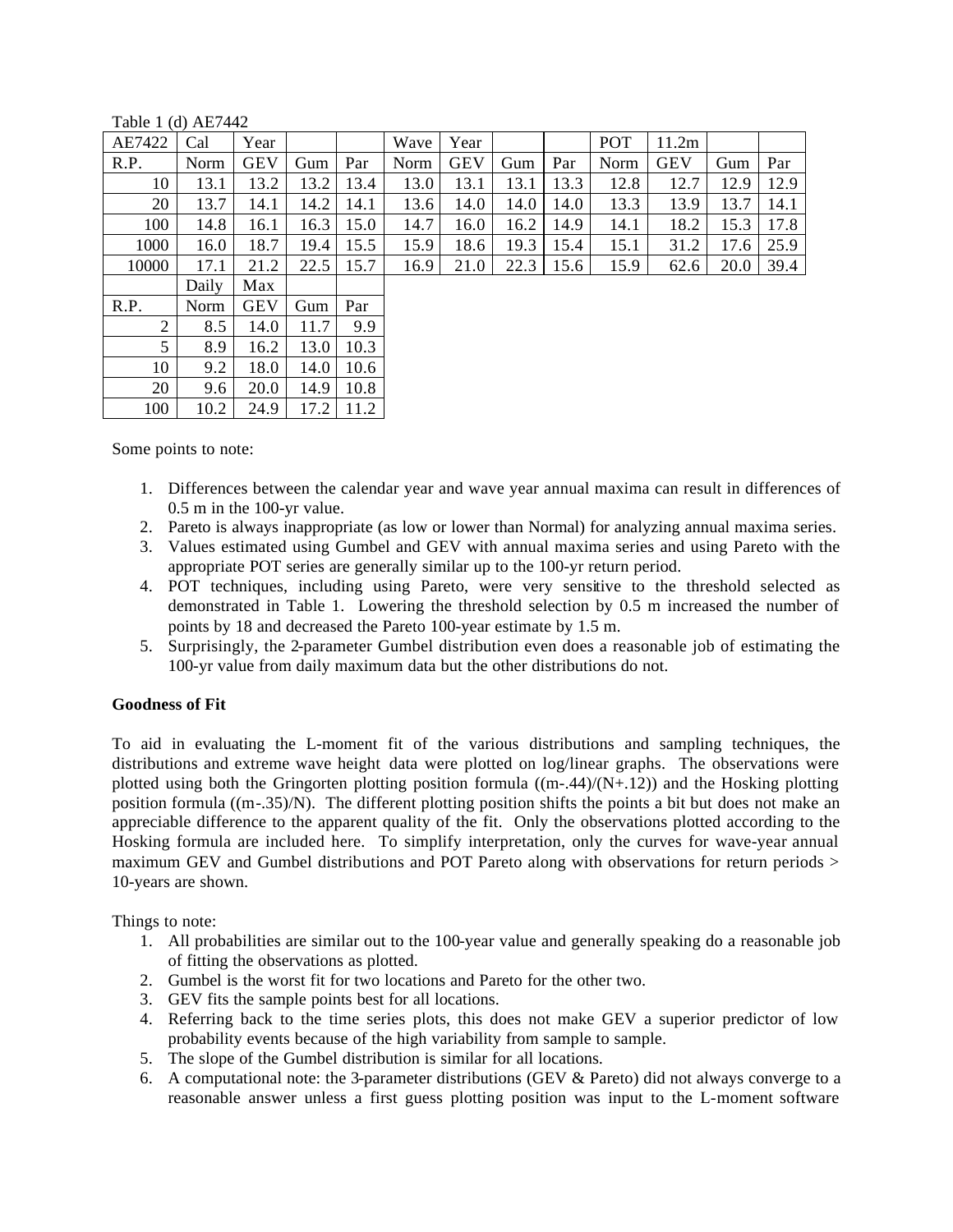supplied by IBM (Hosking, 1996). There was no error message, just disconcerting results. This was the only problem we had with what is otherwise an easy package to use.

#### **Expanding Window Analysis**

As previously discussed, the ability to closely fit small samples of environmental data is not necessarily a good measure for evaluating the suitability of a distribution to predict the "true" 100-year return period value. As shown in Figure 2, a series of small samples of wave maxima generate quite different estimates of the 100-year value and the closer the distribution fits the individual points in the sample, the greater the noise due to sampling in the resultant 100-year estimates. Since for small samples (< about 35 years), the error due to sampling is larger than all other sources of error including distribution assumed and fitting technique applied, it is imperative to select a distribution which minimizes the effect of sampling error when small samples are used. Given a well-behaved and large enough sample, the 100-year estimate is relatively insensitive to distribution assumed or fitting technique applied. The true practical measure of the worthiness of a distribution and fitting technique should be how quickly the correct return period estimate is reached as sample size goes from small to large.

Figure 4 is an attempt to measure how quickly the different distributions converge to the long-record 100 yr wave height. For each of the four AE model points the 100-yr height was computed using windows of consecutive years ranging in length from 10 to the full period 41 years. Gumbel and GEV L-moments, and the Gumbel moments with annual maxima and Pareto L-moments using POT derived from the same expanding windows as the annual maxima series, are shown. The absolute difference between the 100-yr value for each distribution at each AE point and its corresponding 100-yr value computed using all 41 years of data and the same distribution are plotted. The best distribution would be the one that converges on the long-record value most quickly and should have the lowest average differences (shown in the legend). The graphs for each point were produced but only the graph showing the average absolute differences for all 4 points is shown here. The Gumbel moments and Gumbel L-moments have the lowest differences, probably because the 2-parameter distribution is less sensitive to differences in individual small samples and is more stable as more data are added. Pareto is worst.

#### **Analysis of Measured Wave Heights**

Observations of RMS wave height at Magnus were also examined. The time-series for wave-year maxima are shown Figure 5. The apparent trend (almost .7 m/yr) is due to 3 low years at the start of the short sample followed by a step increase of 2-3 m in the average maximum. Extrapolation of the linear increase is certainly not justified but it would be interesting to investigate the step change in 1988. The wave-year maxima for the same period from the hindcast model results for the grid point closest to the Magnus location (AE7208) are also shown in Figure 5. The same step change and trend are not evident in the hindcast results.

Extreme value analysis was also carried out on the Magnus observations and some of the results are shown in Figure 6. Note that the Gumbel estimates seem very high and that all estimates are much higher than the model results for the grid point closest to the Magnus location, with 100-yr values around 20 m as compared to model predictions closer to 15 m. This is because both the mean and especially the standard deviation of the observed data are higher than the model results, not only for this 8-year period at the Magnus grid point but for hindcast results at all four grid points examined. Standard deviation essentially controls the slope of the return period prediction line and hence a small difference in it will generate large differences in predicted return periods. The standard deviation for modeled waves was typically around 1.5 m while for this short 8-year record of observed data the standard deviation was almost 2.2 m. The difference may be partially explained by the specific period of observation.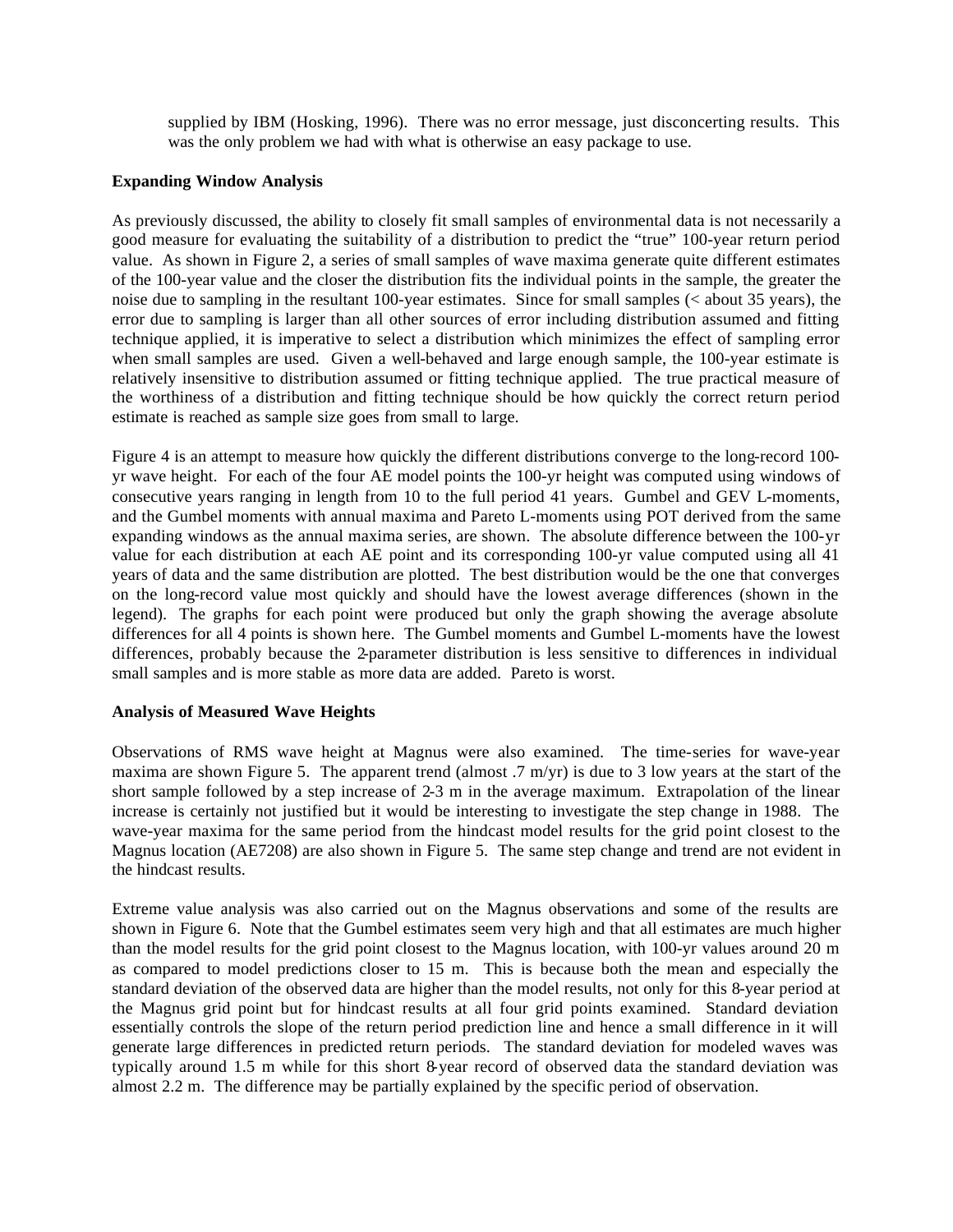### **5. Conclusions.**

Based upon this examination of the statistics of modeled wave heights we conclude:

- 1. Variability in the estimate of the 100-year return period value due to sample size is large compared to variability due to either distribution assumed or fitting technique employed.
- 2. If there are more than about 35 years of data, all distributions provide a good and stable estimate of the 100-year return period value.
- 3. GEV fit by L-moments provided the closest fit to sample points but that does not necessarily mean that it is the most appropriate distribution to use.
- 4. L-moment fitting may provide a closer fit to observations in small samples but this does not translate into faster convergence to the long-record probability estimates.
- 5. Pareto is inappropriate for annual maximum series and with POT datasets, exhibits all of the shortcomings of other distributions.
- 6. POT techniques are sensitive to the threshold selected.
- 7. Differences caused by inappropriately using a calendar year for selecting annual maxima instead of a year that breaks in the season of low winds can cause differences in the 100-year return period height of 0.5 m.
- 8. Even though the differences between measured and modeled extreme values in any one year is not large for the Magnus site, the differences in the predicted 100-year return period wave height is large, mainly because of the difference in standard deviation between the measured and modeled data.

At least for this dataset of modelled wave heights, if more than 35 years of data are used then all extreme value distributions and fitting techniques tested seem to do an equally adequate job and it doesn't matter which ones you use. For small samples, the 2-parameter distribution (Gumbel) fit by either standard moments or L-moments, makes smaller errors in comparison to the long-record estimate of 100-year return period than do the 3-parameter distributions. If it is reasonable that the goal of distribution fitting is to reach an estimate as close and as quickly as possible to the long-record estimate, then it follows that we should use the 2-parameter distribution.

#### **6. References.**

- Berek, E.P., V.J. Cardone and V.R. Swail, 2000. Comparison of hindcast results and extreme value estimates for wave conditions in the Hibernia area  $-$  Grand Banks of Newfoundland. Proc.  $6<sup>h</sup>$ International Workshop on wave Hindcasting and forecasting, Monterey, CA, 6-10, November, 2002, p. 250-260.
- Hosking, J. R. M. (1990). L-moments: analysis and estimation of distributions using linear combinations of order statistics. Journal of the Royal Statistical Society, Series B, 52, 105-124.
- Hosking, J. R. M. (1996). Fortran routines for use with the method of L-moments, Version 3. IBM Research Report RC20525.
- Swail, V. R. and A. T. Cox, 2000. On the use of NCEP-NCAR reanalysis surface marine wind fields for a long-term North Atlantic wave hindcast. *J. Atmospheric Oceanic Technology*, **17**, 532-545.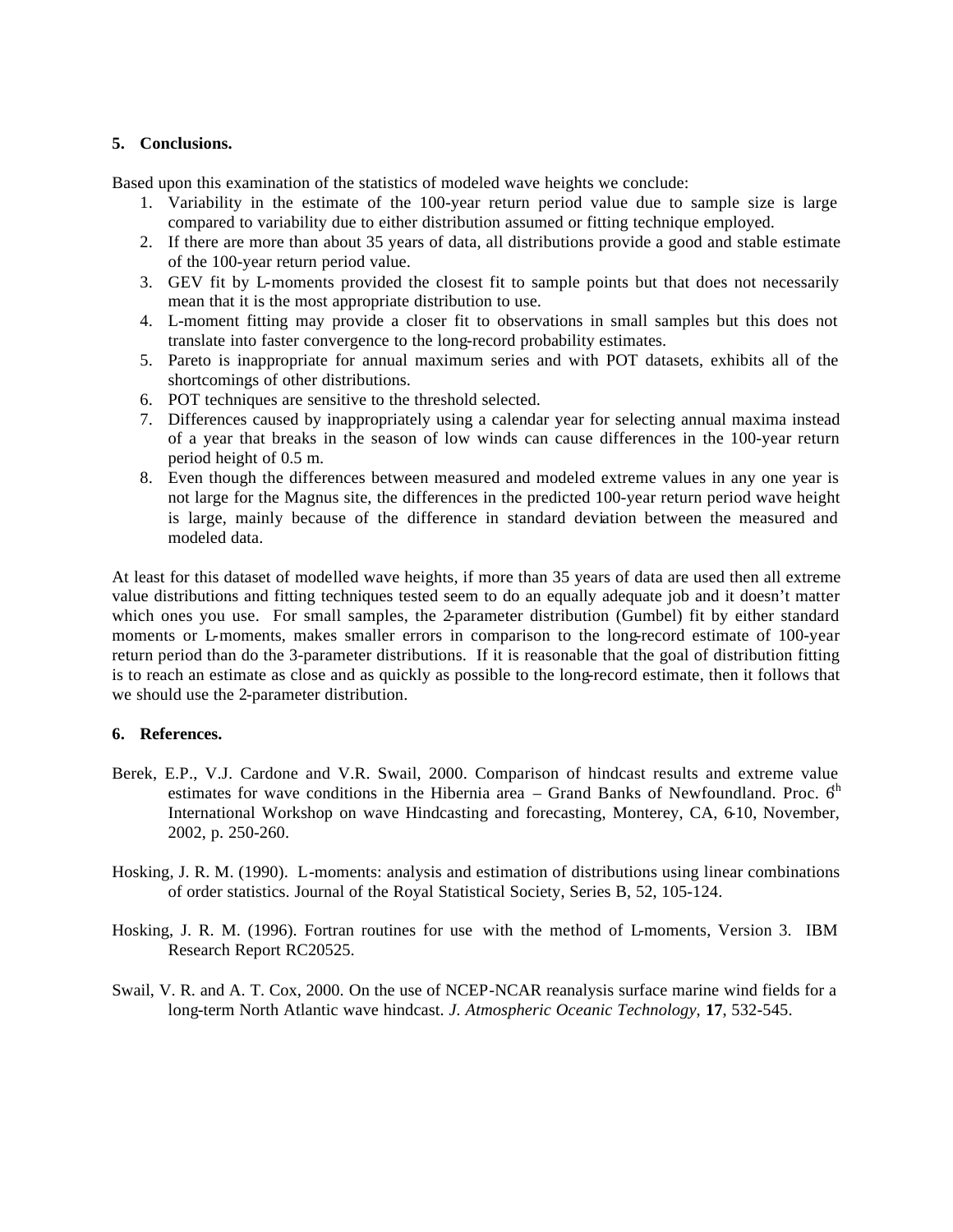

Figure 2. Wave Year Maxima for 4 locations. For AE5022 the open circles represent Pareto, whereas for AE5622 the solid circles represent the GEV.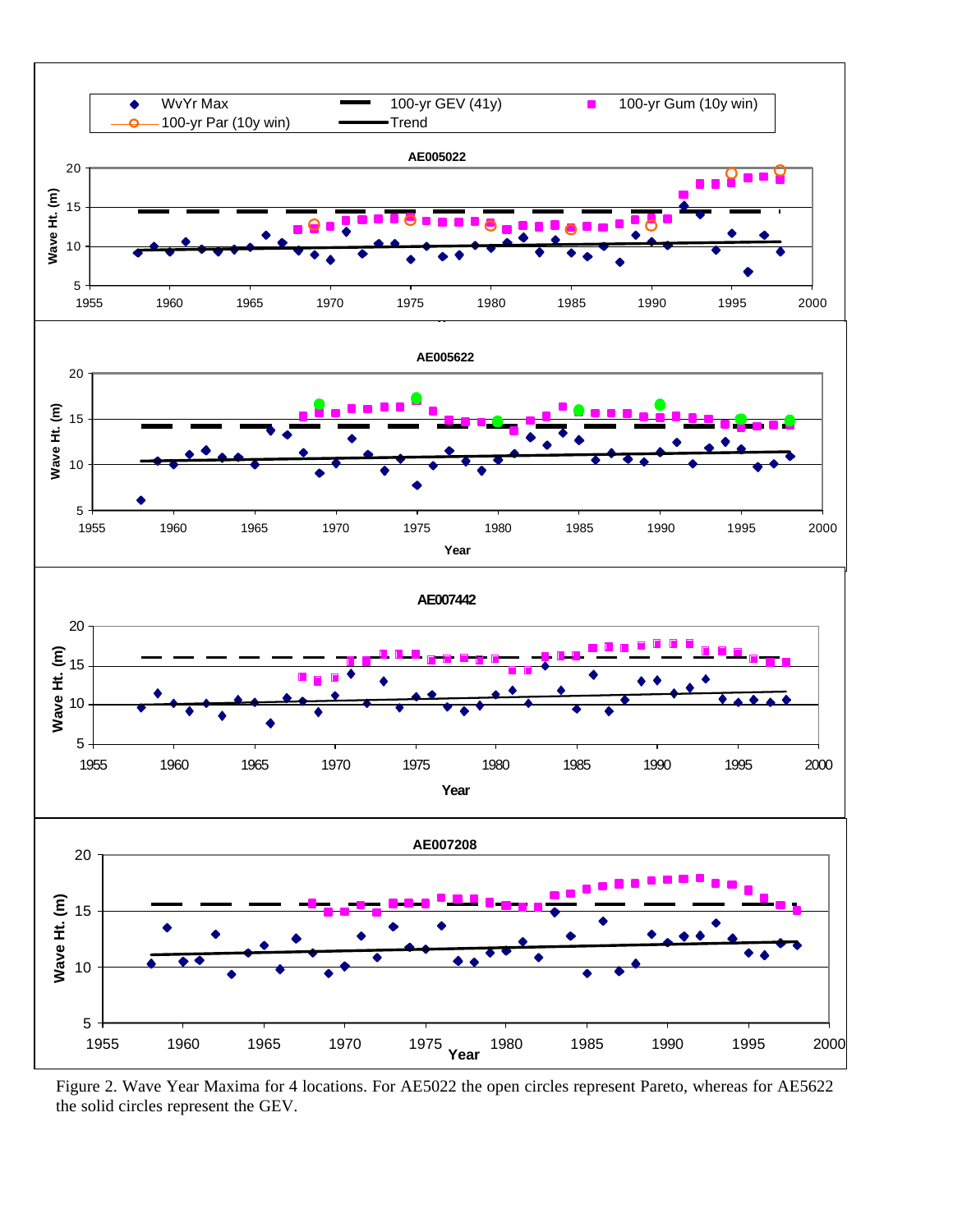

Figure 3. Extreme value analysis using L-moments for different distributions.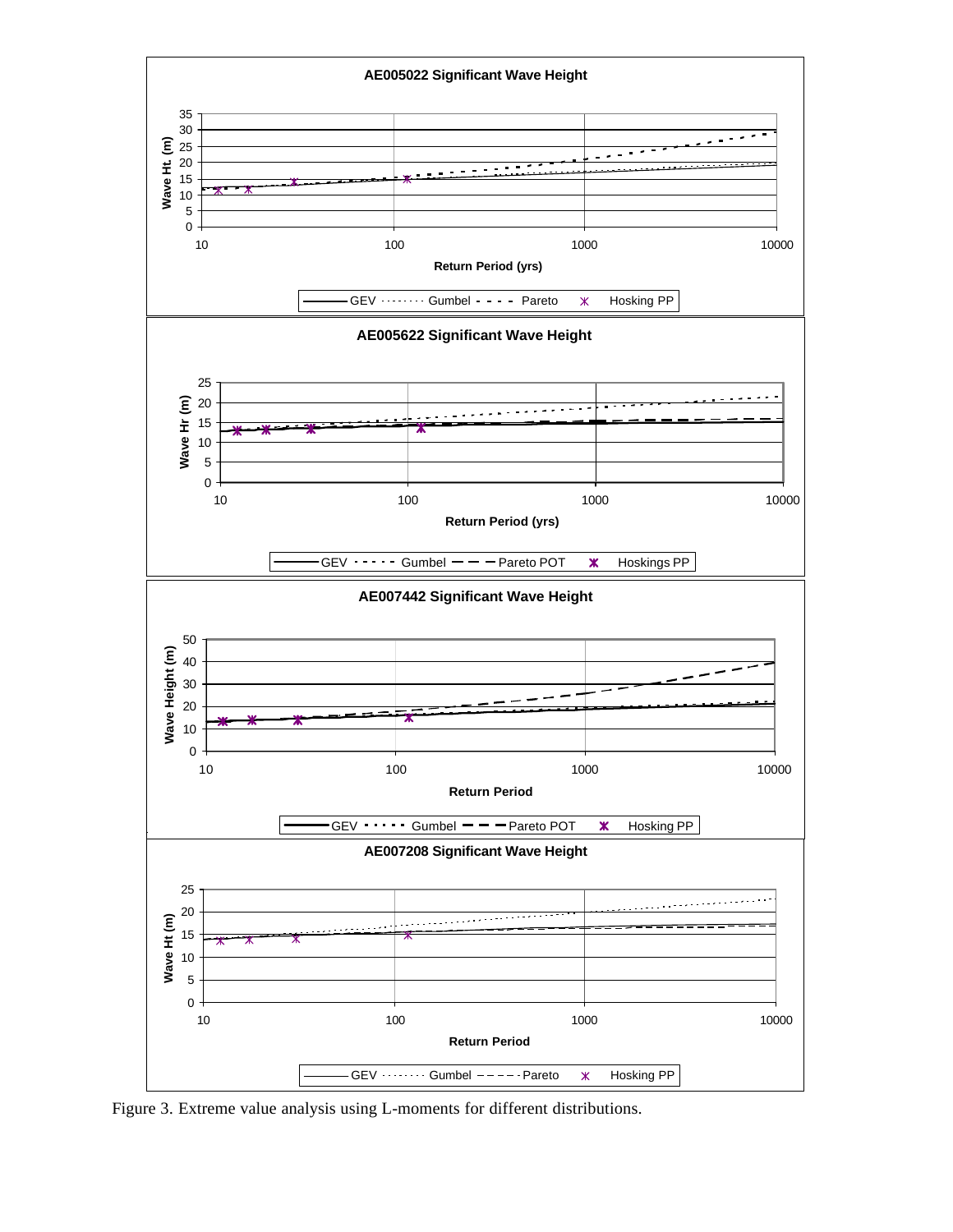

Figure 4. Absolute difference (m) between 100-year wave height computed from 41-year sample and that computed from the expanding window ranging from 10-40 years.